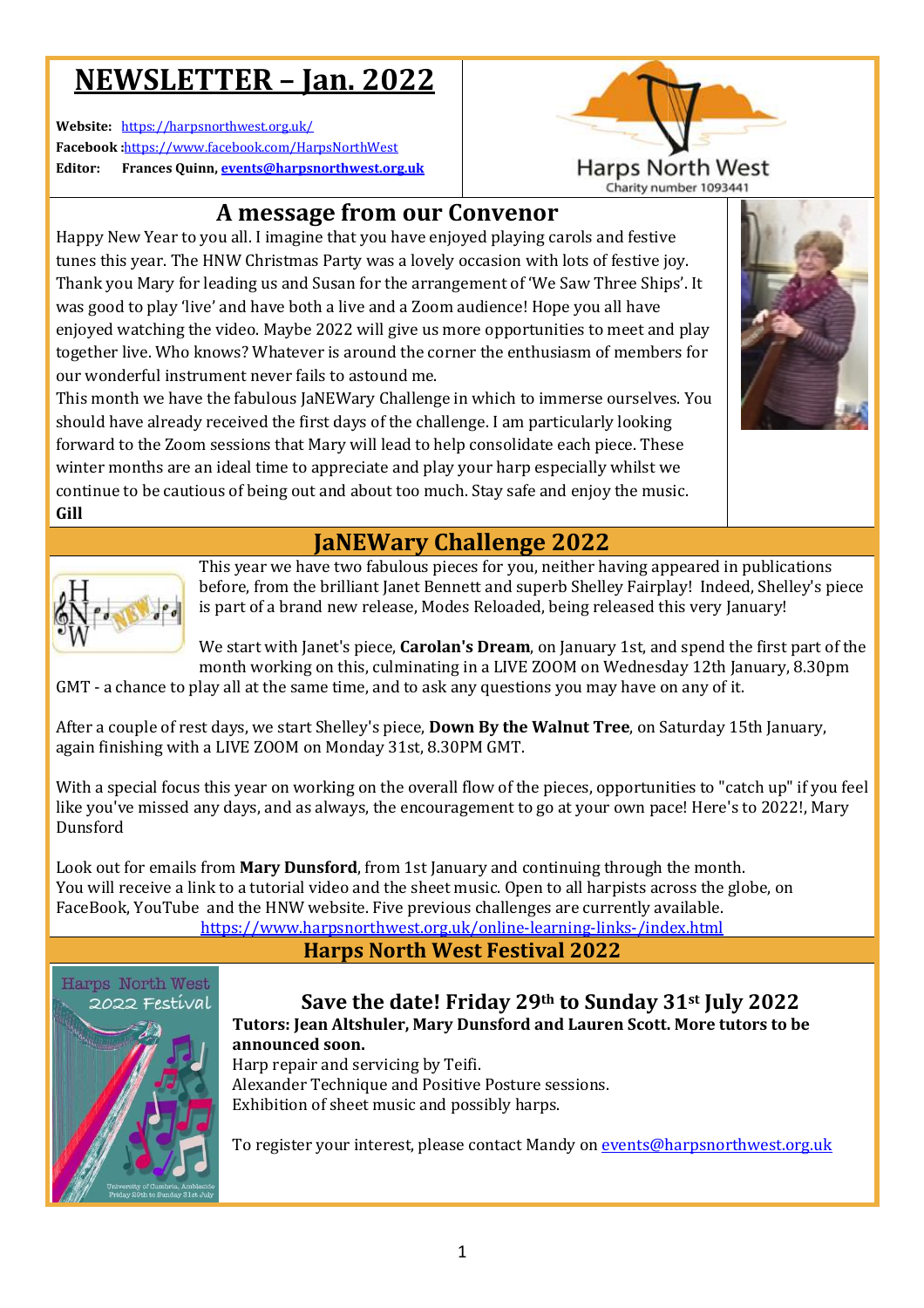| <b>HNW Dates for the Diary</b>                                                                                                   |                                                                                                                                                                                                              |                            |  |  |
|----------------------------------------------------------------------------------------------------------------------------------|--------------------------------------------------------------------------------------------------------------------------------------------------------------------------------------------------------------|----------------------------|--|--|
| Times are GMT/UTC to end of March. Road/travel information - https://www.facebook.com/Cumbriaroadwatch/                          |                                                                                                                                                                                                              |                            |  |  |
| Date and cost (if any)                                                                                                           | <b>Event details and how to book</b>                                                                                                                                                                         | <b>Venue</b>               |  |  |
| 1st to 31st January 2022                                                                                                         | The 2022 JaNEWary Challenge - Tutor: Mary Dunsford                                                                                                                                                           | <b>Online</b>              |  |  |
| 12th January 8:30pm                                                                                                              | JaNEWary Challenge - Carolan's Dream, Live Zoom                                                                                                                                                              | <b>ZOOM</b>                |  |  |
| 31st January 8:30pm<br>Saturday 12th February 2022                                                                               | JaNEWary Challenge - Down by the Walnut Tree, Live Zoom<br>An Introduction to Irish Traditional Music-Workshop                                                                                               | <b>ZOOM</b><br><b>ZOOM</b> |  |  |
| $10:00 - 12$ noon                                                                                                                | Tutor: Luke Webb https://www.lukewebbharpist.com.                                                                                                                                                            |                            |  |  |
|                                                                                                                                  | And on YouTube too. https://www.youtube.com/watch?v=IBSgXyiH7PQ                                                                                                                                              |                            |  |  |
| Fee £10                                                                                                                          | Those signed up will be sent the sheet music & a Zoom link before the event.                                                                                                                                 |                            |  |  |
| Ref: LUKE & your initials                                                                                                        | To book contact Mandy on events@harpsnorthwest.org.uk                                                                                                                                                        |                            |  |  |
| Sunday 27th February                                                                                                             | Playing session - bring your favourite piece to play together                                                                                                                                                | Ladyholme                  |  |  |
| $10:00 - 13:00$                                                                                                                  | Session led by members, event leader Ann Woolley                                                                                                                                                             | Centre, W'mere.            |  |  |
| free to members                                                                                                                  | To sign up contact Mandy on events@harpsnorthwest.org.uk                                                                                                                                                     | LA23 2JA                   |  |  |
| Saturday 12th March                                                                                                              | Skills Workshops - Tutors Susan Lambert and Mary Dunsford                                                                                                                                                    | Venue to be                |  |  |
| Arrive 10:00, Play 10:30 - 12:30                                                                                                 | Workshop 1 - Elementary                                                                                                                                                                                      | confirmed TBC              |  |  |
|                                                                                                                                  | Workshop 2 - Intermediate / Advanced                                                                                                                                                                         |                            |  |  |
| Fee £10 ref 12Mar+initials                                                                                                       | To book contact Mandy events@harpsnorthwest.org.uk,                                                                                                                                                          |                            |  |  |
| Saturday 12th March                                                                                                              | Absolute Beginners Workshop - Tutor Mary Dunsford                                                                                                                                                            | Venue to be                |  |  |
| Arrive 13:15, Play 13:30-16:00                                                                                                   | To book contact Mandy on events@harpsnorthwest.org.uk                                                                                                                                                        | confirmed                  |  |  |
| Fee £25 ref BEG+initials                                                                                                         |                                                                                                                                                                                                              |                            |  |  |
| Sunday 27th March 2022                                                                                                           | 'From the First Note' - Workshop - Tutor: Eira Lynn Jones                                                                                                                                                    | ZOOM                       |  |  |
| 10:00 to 12noon                                                                                                                  | Eira Lynn Jones will direct a session on the six steps to follow when you                                                                                                                                    |                            |  |  |
|                                                                                                                                  | start a new piece. She will guide you through her practice method - with                                                                                                                                     |                            |  |  |
| Fee: £10 EIRA +your initials                                                                                                     | technical hints and a tune or two. www.eiralynniones.com<br>Those signed up will be sent the sheet music & a Zoom link before the event.                                                                     |                            |  |  |
|                                                                                                                                  | To book email Mandy; events@harpsnorthwest.org.uk                                                                                                                                                            |                            |  |  |
| Sunday 24th April 2022                                                                                                           | Workshop. Third piece from our Composer in Residence - Lauren Scott                                                                                                                                          | Venue to be                |  |  |
| Arrive 13:30, Play 14:00-16:00                                                                                                   | Live: tuning from 1:30                                                                                                                                                                                       | confirmed                  |  |  |
| free to members                                                                                                                  | To sign up contact Mandy on events@harpsnorthwest.org.uk                                                                                                                                                     |                            |  |  |
| Friday 11th to Sunday 13th                                                                                                       | Higham Hall - A Weekend with the Harp-Residential                                                                                                                                                            | Higham Hall                |  |  |
| November 2022                                                                                                                    | Tutors: Shelley Fairplay and Rachel Newton                                                                                                                                                                   | <b>CA13 9SH</b>            |  |  |
| Booking and Paying for an event. Harps North West (HNW) is committed to providing opportunities to play and appreciate the harp. |                                                                                                                                                                                                              |                            |  |  |
|                                                                                                                                  | To cover costs we ask members for a voluntary donation for many events (suggested minimum of £5) or we ask for a specific fee for                                                                            |                            |  |  |
|                                                                                                                                  | workshops. Non-members are asked to join HNW and the cost of the first event is included in the membership fee. (See the HNW                                                                                 |                            |  |  |
| the end of the newsletter.                                                                                                       | website for details on how to become a member.) Payments can be made by bank transfer or, from outside the UK, by Paypal - details at                                                                        |                            |  |  |
|                                                                                                                                  | <b>Other Dates/Activities for a Harpist's Diary 2022</b>                                                                                                                                                     |                            |  |  |
| Online video course                                                                                                              | Be Thou My Vision Masterclass. Tutor: Lauren Scott. This is a video course on the traditional                                                                                                                |                            |  |  |
| Discount for HNW - code                                                                                                          | hymn arranged by Lauren Scott. Covers topics such as Understanding Musical Form, Exercises for                                                                                                               |                            |  |  |
| HARPSOC25                                                                                                                        | Independence of Fingers, a Healthy Practice Routine, Creating a Dynamic Range on Harp, Right Hand                                                                                                            |                            |  |  |
|                                                                                                                                  | Harmonics and Creating Rich Voicings in your playing. Suitable for intermediate to advanced levels                                                                                                           |                            |  |  |
|                                                                                                                                  | (Grade 4 to post Grade 8) www.bit.ly/be-thou-my-vision                                                                                                                                                       |                            |  |  |
| Friday 14th - Sunday 16th                                                                                                        | Winter Harp Festival 2022 - Online. Join acclaimed harp tutors Ailie Robertson (Scotland), Kim                                                                                                               |                            |  |  |
| January 2022                                                                                                                     | Robertson (USA), Park Stickney (USA/Switzerland), Marianne Gubri (France/Italy) for a weekend of                                                                                                             |                            |  |  |
|                                                                                                                                  | workshops and concerts.                                                                                                                                                                                      |                            |  |  |
|                                                                                                                                  | https://www.ailierobertson.com/winter-harp-festival/winter-harp-festival                                                                                                                                     |                            |  |  |
| Fri 28th Jan to Sun 30th Jan<br>2022                                                                                             | Halsway Manor Harp Weekend - folk harp. Teaching by ear with music available at the end of the<br>course. Quantock Hills, Somerset, Tutors: Steph West (Uk), Irene Watt (Scotland), Merit Zloch (Germany)    |                            |  |  |
|                                                                                                                                  |                                                                                                                                                                                                              |                            |  |  |
|                                                                                                                                  | https://halswaymanor.org.uk/event/halsway-harp-weekend-2/                                                                                                                                                    |                            |  |  |
| Friday 4th March                                                                                                                 | Ed Heslam and Jean Altshuler will be playing a mix of old favourites and tunes from their new CD                                                                                                             |                            |  |  |
| The Cumbrian Duo -                                                                                                               | 'Bleckell Murry Neet' in Threlkeld village hall and will be limited to an audience of 60. Tickets available<br>through eventbrite. https://www.eventbrite.co.uk/e/the-cumbrian-duo-tickets-226231814447?utm- |                            |  |  |
| concert at Threlkeld and                                                                                                         | campaign=social%2Cemail&utm-content=attendeeshare&utm-medium=discovery&utm-                                                                                                                                  |                            |  |  |
| new CD                                                                                                                           | source=strongmail&utm-term=listing                                                                                                                                                                           |                            |  |  |
|                                                                                                                                  |                                                                                                                                                                                                              |                            |  |  |
|                                                                                                                                  | The Cumbrian Duo's new CD of Cumbrian music, Bleckell Murry Neet, can now be ordered on                                                                                                                      |                            |  |  |
|                                                                                                                                  | Willowhayne Records https://willowhaynerecords.com/Product/tabid/36/rvdsfpid/the-cumbrian-duo-                                                                                                               |                            |  |  |
|                                                                                                                                  | bleckell-murry-neet-1759/Default.aspx                                                                                                                                                                        |                            |  |  |
| Friday 8th April to                                                                                                              | Edinburgh International Harp Festival https://www.harpfestival.co.uk/                                                                                                                                        |                            |  |  |
| <b>Monday 11th April</b>                                                                                                         |                                                                                                                                                                                                              |                            |  |  |
| <b>Tuesday April 12th to</b>                                                                                                     | Wales Harp Festival https://www.walesharpfestival.co.uk/                                                                                                                                                     |                            |  |  |
| <b>Wednesday April 13th</b><br>22nd July to 28th July                                                                            | 14th World Harp Congress https://www.whc2022.wales/                                                                                                                                                          |                            |  |  |
| 24th August to 27th                                                                                                              | <b>Glasbury Harp Summer School - online</b>                                                                                                                                                                  |                            |  |  |
| <b>August</b>                                                                                                                    | https://www.glasburyarts.co.uk/component/rseventspro/event/87-virtual-online-harp-summer-                                                                                                                    |                            |  |  |
|                                                                                                                                  | school-2021?Itemid=101                                                                                                                                                                                       |                            |  |  |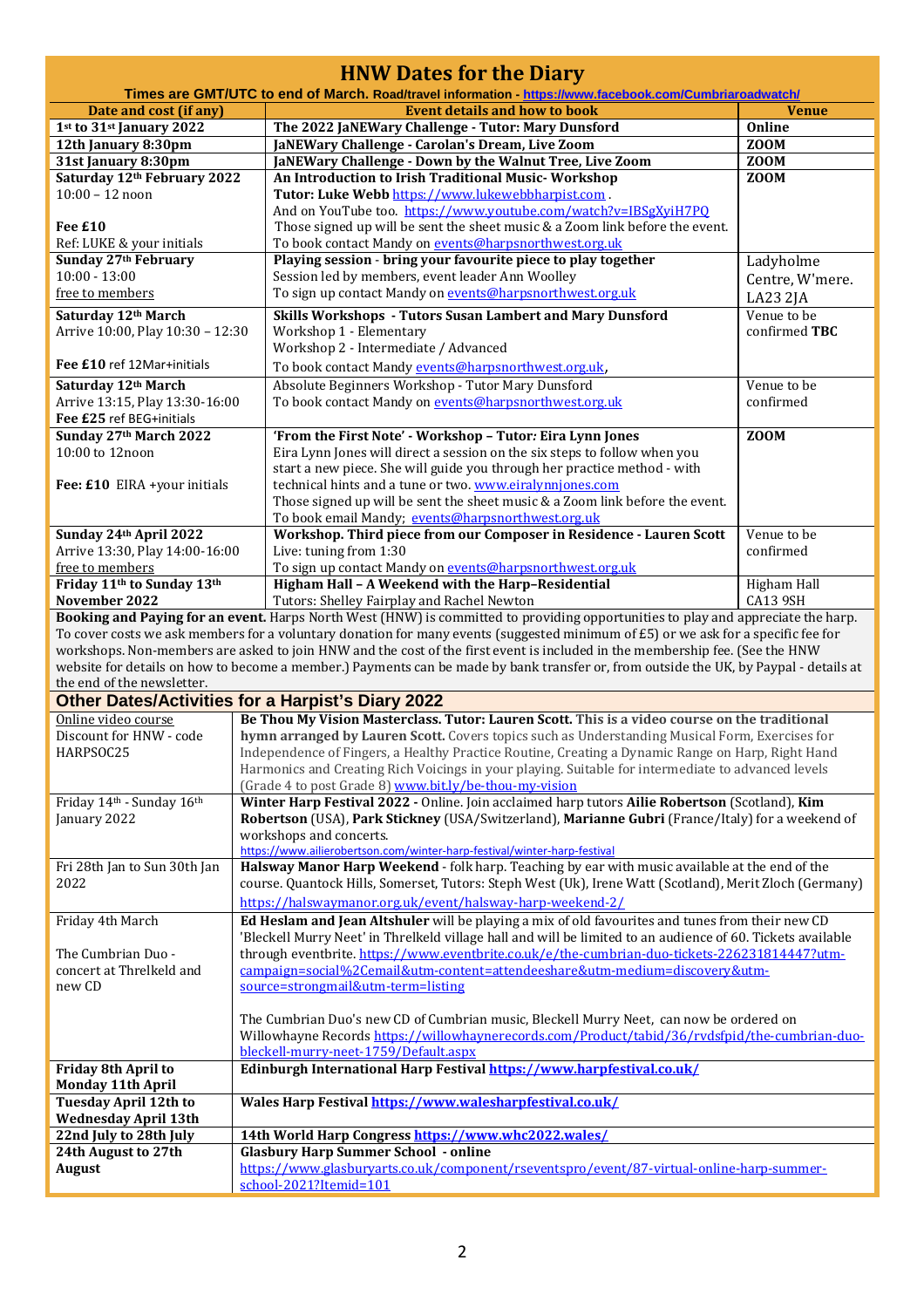### **COVID-19 SECURITY**

## **HNW ADVICE TO MEMBERS ATTENDING LIVE EVENTS – to help keep members safe**

1. Before attending a live event participants are advised to have had at least two vaccines and to have recorded a negative result from a Lateral Flow COVID test within the previous 24 hours.

- 2. Please do not attend a live session if you are feeling unwell, have a temperature, a persistent cough or have recently lost your sense of taste or smell or if anyone in your household is similarly unwell.
- 3. Undertake your own risk assessment and only attend if you are happy to accept the risks. Take particular account of your personal health and situation and those of others in your household or of those who visit you often.
- 4. Come with plenty of warm clothing as venues are encouraging good airflow with doors and windows open.
- 5. Maintain 2m social distancing, especially from over 70s and clinically highly vulnerable people.
- 6. Wear a face mask/covering when less than 2m distant from those with whom you do not live and in village halls at all times
- 7. Bring and use hand sanitizer and antiseptic cleaning wipes. Take your own rubbish home with you.
- 8. **Bring your own refreshments and utensils and do not share. Kitchens may not be available.**
- 9. Print your own copies of the music to be played in advance.
- 10. Avoid touching and sharing other people's property. Wash your hands often.
- 11. Be familiar with the risk assessment and the specific expectations for each venue you visit.
- 12. **Respect the decisions of others, but do not be afraid to ask others to adhere to the advice if you feel you are at risk.**

**Nominated organisers of HNW events:** Please ensure that a specific risk assessment for the venue and activity has been carried out and all participants have been informed of its expectations.

## **UK HARP ASSOCIATION PUBLISHED EVENTS for January www.ukharp.net**

- Every Friday at 7pm: Harpy Hour with Olivia Jageurs: INFO
- Every Friday at 7.30pm: Fiona Hosford live on Facebook: WATCH

In person concerts

- 8<sup>th</sup> at 6.30pm: Britten Ceremony of carols (Eluned Pierce) in Bath: INFO
- 13th at 11.30am: Duo Polaris (Elinor Nicholson, harp) for Alnwick Music Society: INFO
- 15<sup>th</sup> at 7.30pm: Britten Ceremony of Carols (Keziah Thomas) in Farnham: INFO
- 21st at 1pm: Gabriella Jones recital in Holborn: INFO
- 21st at 8pm: 4 Girls 4 Harps in Southend, Essex: INFO
- 21st at 8pm: Sam Hickman Variety Show at the Sherman Theatre, Wales: INFO
- 21st at 7.30pm: Britten Sinfonia (Ravel and Debussy) in Ely: INFO
- 26th at 7pm: Guildhall School Harp Department concert, London: INFO
- 27th at 8.30pm: Tara Minton at the Green Note, London: INFO

Online Workshops and Take Part

- Every Friday: a new video from Coffee break harp: INFO
- 10<sup>th</sup> at 7pm: Retreat to the Harp Zoom workshop with Catrin Finch: INFO
- 14th-16th: Winter Harp Festival with Ailie Robertson, Kim Robertson and more: INFO

# **NEWS of Recent HNW EVENTS**

## **The Harps North West Christmas Party - 11th December**



Wonderfully, we managed to have a combined live and zoom party this year in Braithwaite's very roomy and very well ventilated hall. Mary Dunsford took us through a practice in the morning and led the afternoon performance in the presence of a very restricted audience. Several groups played 'party' pieces, giving quite a range of music. The performance was also broadcast on zoom for those not able to attend with Mary and Susan doing a great job on the technology.

Comments from both those present and online:

Nicola Hartley - It was such a pleasure to have and to hear a gathering of 15 harps at Braithwaite Village Hall on 11th December. We made such a beautiful festive sound, and Susan Lambert's arrangement of "We Saw Three Ships" gave a lovely feeling of the joyful tolling of Christmas bells. It was good to meet some harpists who hadn't played with a group before, and to re-live that spine-tingle when you play in a group for the first time and hear those beautiful harmonies. Thank you once again to Mary and the committee for braving the ever-lurking COVID restrictions to enable us to gather safely and so enjoyably.

#### Gill Lowden - Dear All,

What a brilliant concert! Jeff and I really enjoyed it. Brian Boru came across really well and I love Susan's Three Ships arrangement. I'm sorry I couldn't be there in person. That'll teach me to mix with bug infested babies and pre-schoolers......! Thank you for a lovely afternoon. It really cheered me up!

Linda Daubney - A big well done and thank you to everyone for the HNW Xmas Party. It's was lovely to be able to enjoy it courtesy of Zoom. Wishing you all a Merry Christmas and a Happy New Year .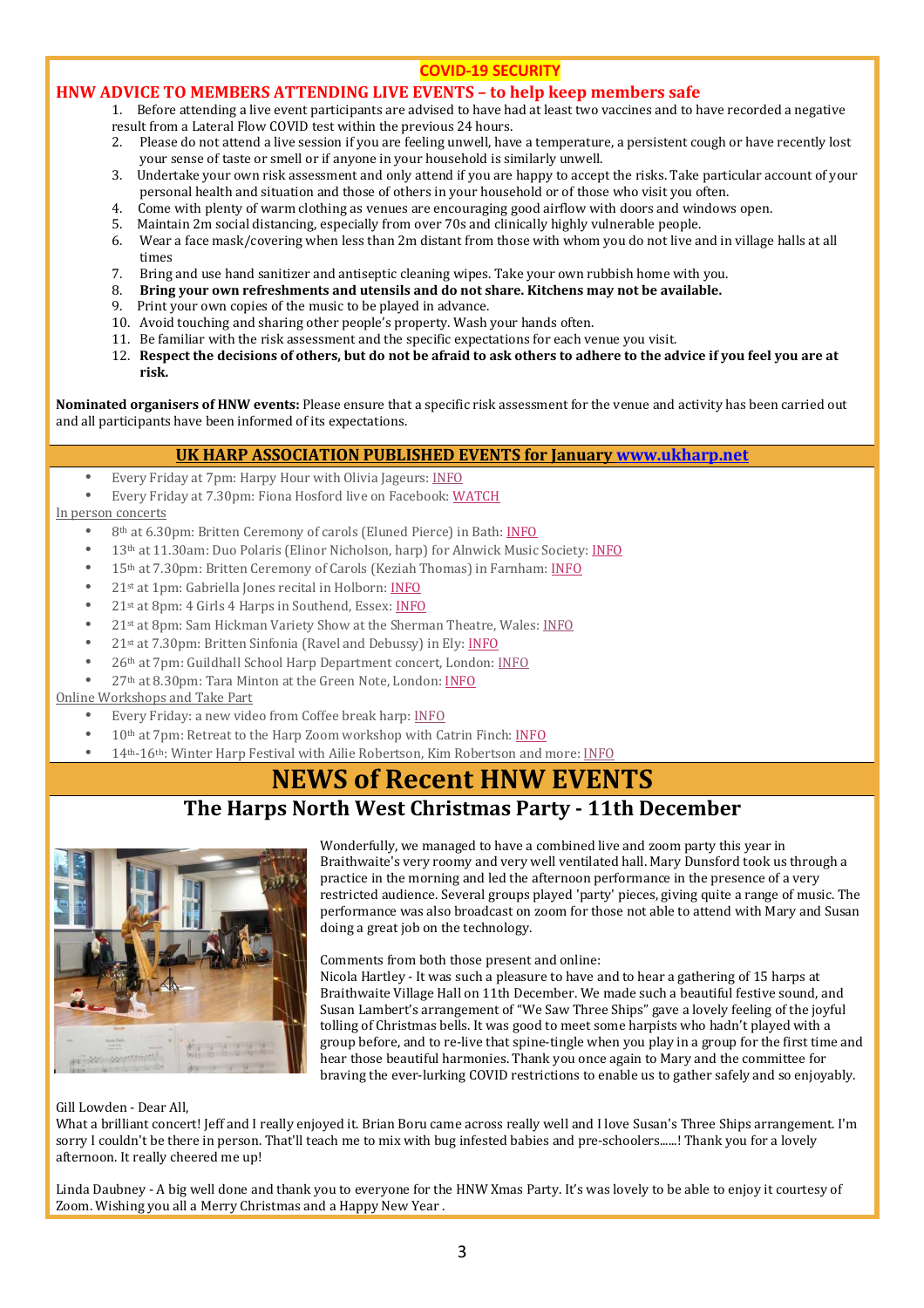

# **Christmas Carols - playing and accompanying - 18th December**

On the Saturday after the party, Susan Lambert led a carol playing zoom session. Using sheet music from the HNW Christmas Carol booklet, she took us through how to accompany music when only the melody line is given - a very useful skill and lots of tips and techniques for a range of abilities. This was a lovely follow-up to the party and a cheering look forward to Christmas itself.

Thanks to Susan for a great session.

# **NEWS FROM MEMBERS**









### **Mandy and Gill at Thornleigh Hotel in Grange over Sands**

Mandy and I played for the Cumbrian Methodist Ladies Group during their annual visit to Grange over Sands at the end of November. We planned a programme of pieces we thought the ladies would enjoy and that we thought we could play with reasonable fluency, given plenty of practice of course. We included Cavatina, Skye Boat Song, O Mio Babbino Caro, Autumn Leaves, Brahms Lullaby, Home at the Hearth, Gaelic Air, Scarborough Fair and Grenadier and the Lady. We added a few carols from Jan Bennett's book of Carol for beginners and were delighted when the ladies sang along. We both felt it went well and we received plenty of warm thanks and there much much interest taken in the harps. We both used amplification and felt it enhanced our playing, Mandy and I returned to the venue, a Christian hotel, in December to play background carols for the elderly guests whilst they had their tea and mince pies on their arrival for a Christmas break. We enjoyed playing for others on both occasions. We also appreciated the generous donations made to Harps North West. **Gill** 

### **Ann and Carol at Rydal Mount**

Rydal Mount, once home to William Wordsworth and his family, held their first ever Christmas Fair the weekend of 11/12th December and Harps North West received an invitation to play to entertain the visitors. Carol Coldwell and Ann Woolley went along and had their own Harry Potter under the stairs experience as you can see from the photo. The cabinet next to us was full of treasures such as Dorothy Wordsworth's miniature tea service and we almost got to sit on original Wordsworth chairs before the trustee thought better of it!

There was a lovely atmosphere in the house with a very appreciative audience and a few queries from budding harpists. The selection of stalls was very interesting and varied; there were some gorgeous things, all produced by local artisans and a few Christmas presents may have followed us home… Hopefully the weekend was a success and Rydal Mount will consider organising another next year.

#### **Red Rose Debut Concert**

On 18th December four intrepid harpists, Carol, Ann, Judy and Kaye, braved the atrocious foggy driving conditions to join Val at her church Christmas social evening to play for the assembled group.

We played a varied selection of music, some Christmassy, some not, including Judy's 'Sunrise'. The Welsh piece Suo Gan was enjoyed especially by a Welsh member of the audience who sang along to it. We enjoyed playing "I saw Three Ships" with gusto, now it has become quite familiar to us, and we finished with 'Jessye's carol', a nice slow one. It suits those of us who are less experienced as the tempo has to be kept slow to allow those with more experience to play their semiquavers.

The concert was well received, and a number of people in the audience said that they had only previously heard the harp as a solo instrument, and they enjoyed hearing us as an ensemble. I think we will be invited back in the summer, hopefully without any fog.

#### Congratulations to Red Rose Harps for braving the fog!

#### **Harps Out West - Christmas 'gigs'!**

HOW were quite busy at the beginning of December playing Christmas music at two different venues. One was for the 'Thornhill ladies', a group of lovely ladies who meet weekly in Thornhill (a village close to Egremont). We played for them back in the summer, and they invited us back for Christmas. They were so appreciative, and we all sat down together afterwards, with a box each of a lovely afternoon tea, made by the local bakery in Thornhill. What a start to Christmas!

The following Tuesday we played for the Gosforth WI Christmas Party, which we have done a few times in the past. It is held in Gosforth Public Hall, which is always decorated for Christmas. The Gosforth WI ladies are wonderful cooks, and know how to put on a beautiful lunch. We played for about half an hour before we ate, which they all seemed to enjoy. After some amazing food, the true star of the event 'took to the floor!' It was our harpist, Helen Holmes, who is a retired music teacher, and can truly get anyone to sing! She lead the carol singing on the piano. This year she'd planned a